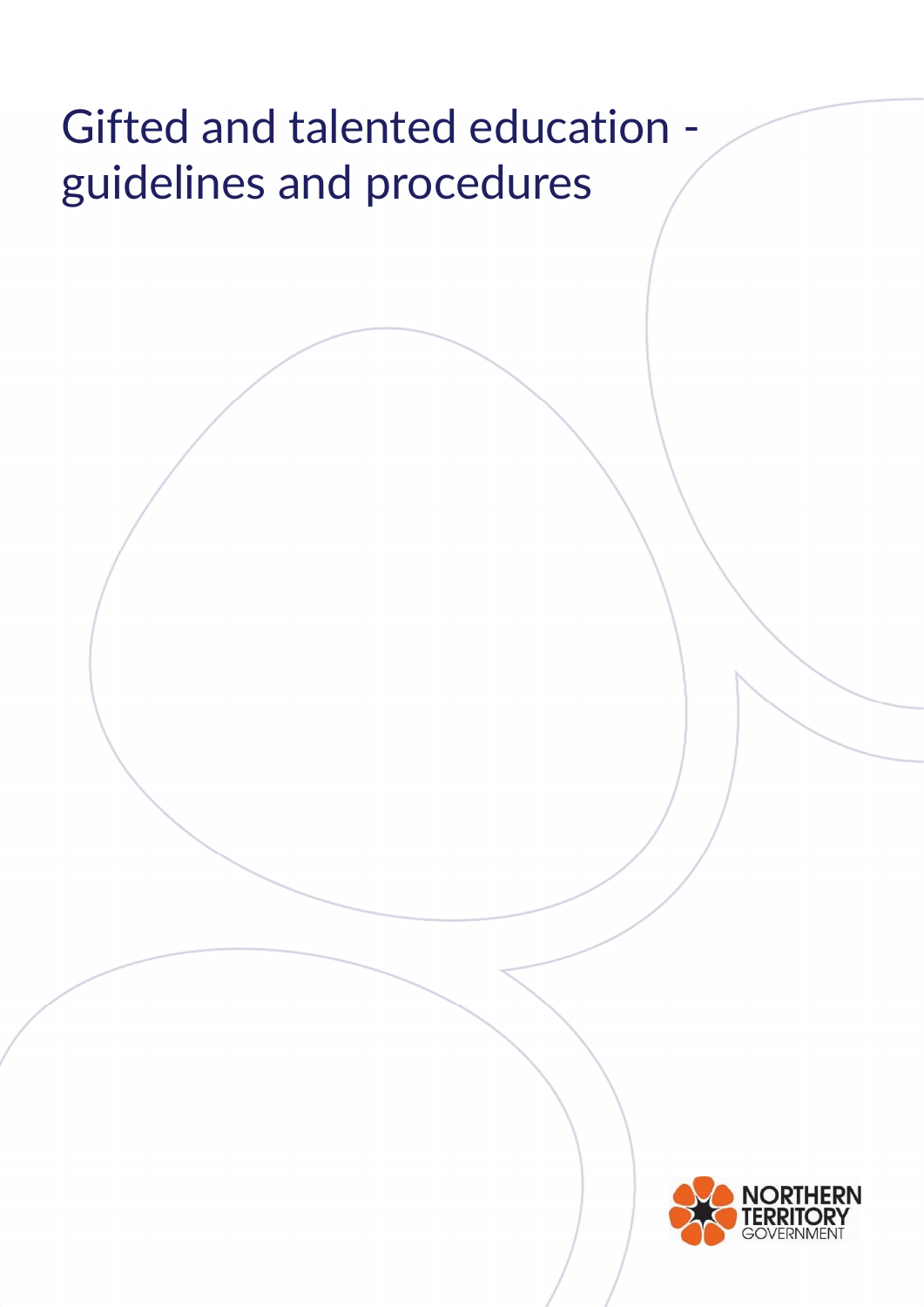| Document title  | Gifted and talented education - guidelines and procedures     |
|-----------------|---------------------------------------------------------------|
| Contact details | <b>Quality Teaching and Learning</b>                          |
| Approved by     | <b>Executive Director, Early Years and Education Services</b> |
| Date approved   | Approval for publishing 22 March 2022                         |
| Document review | 3 years                                                       |
| TRM number      | EDOC2018/100764                                               |

| <b>Version</b>  | Date              | Author                                                | Changes made                                    |
|-----------------|-------------------|-------------------------------------------------------|-------------------------------------------------|
| $^{\prime}$ 2.1 | <b>March 2022</b> | <b>Operational Policy</b><br><b>Coordination Unit</b> | Minor update to terminology and NTG<br>template |

| Acronyms    | Full form                                     |
|-------------|-----------------------------------------------|
| <b>ADHD</b> | Attention Deficit Hyperactivity Disorder      |
| 2e          | <b>Twice Exceptional</b>                      |
| G & T       | <b>Gifted and Talented</b>                    |
| IQ          | Intelligence Quotient                         |
| <b>NT</b>   | <b>Northern Territory</b>                     |
| <b>NTG</b>  | Northern Territory Government                 |
| <b>TRM</b>  | <b>Territory Records Manager</b>              |
| <b>SAIS</b> | <b>Student Achievement Information System</b> |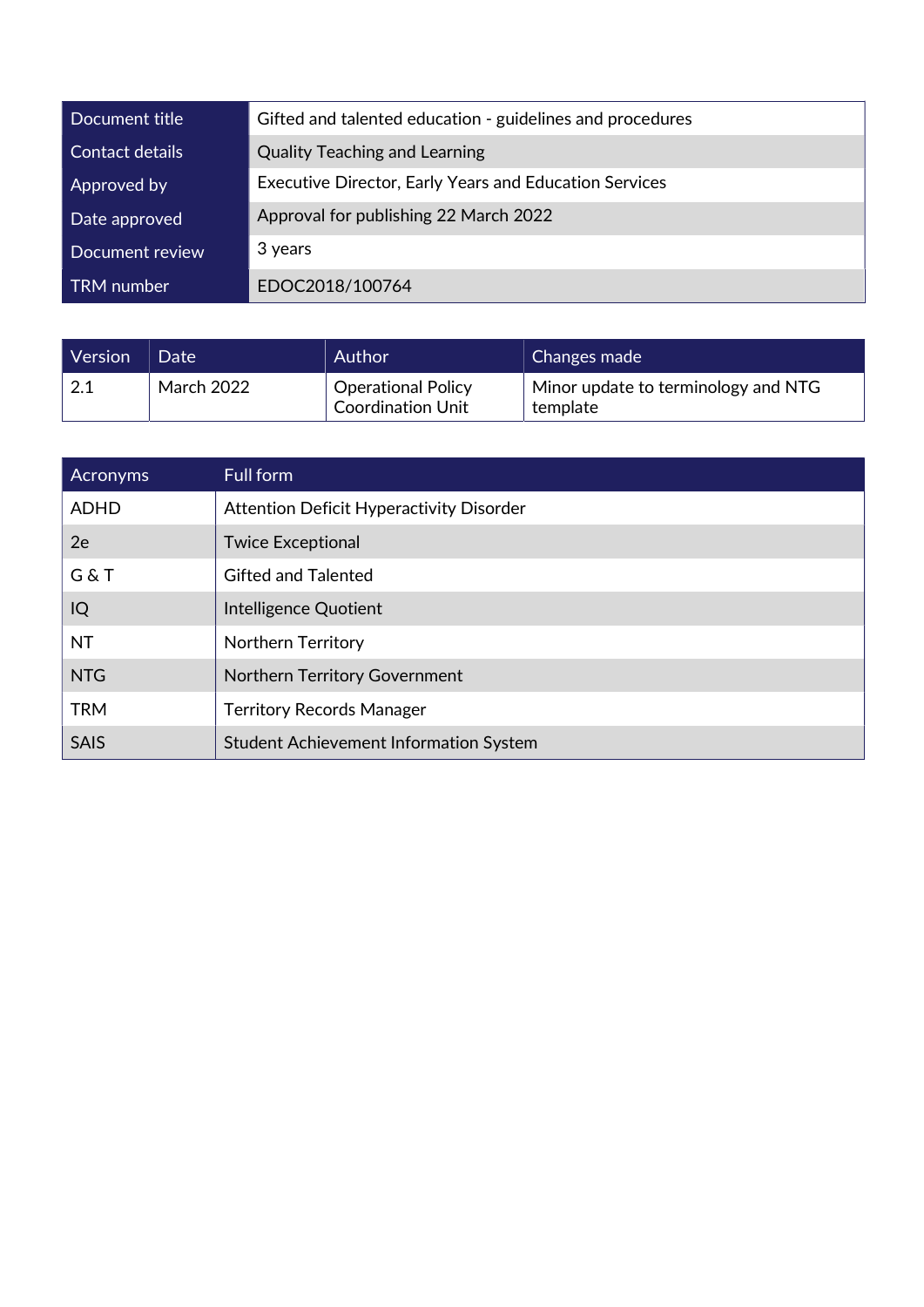# Contents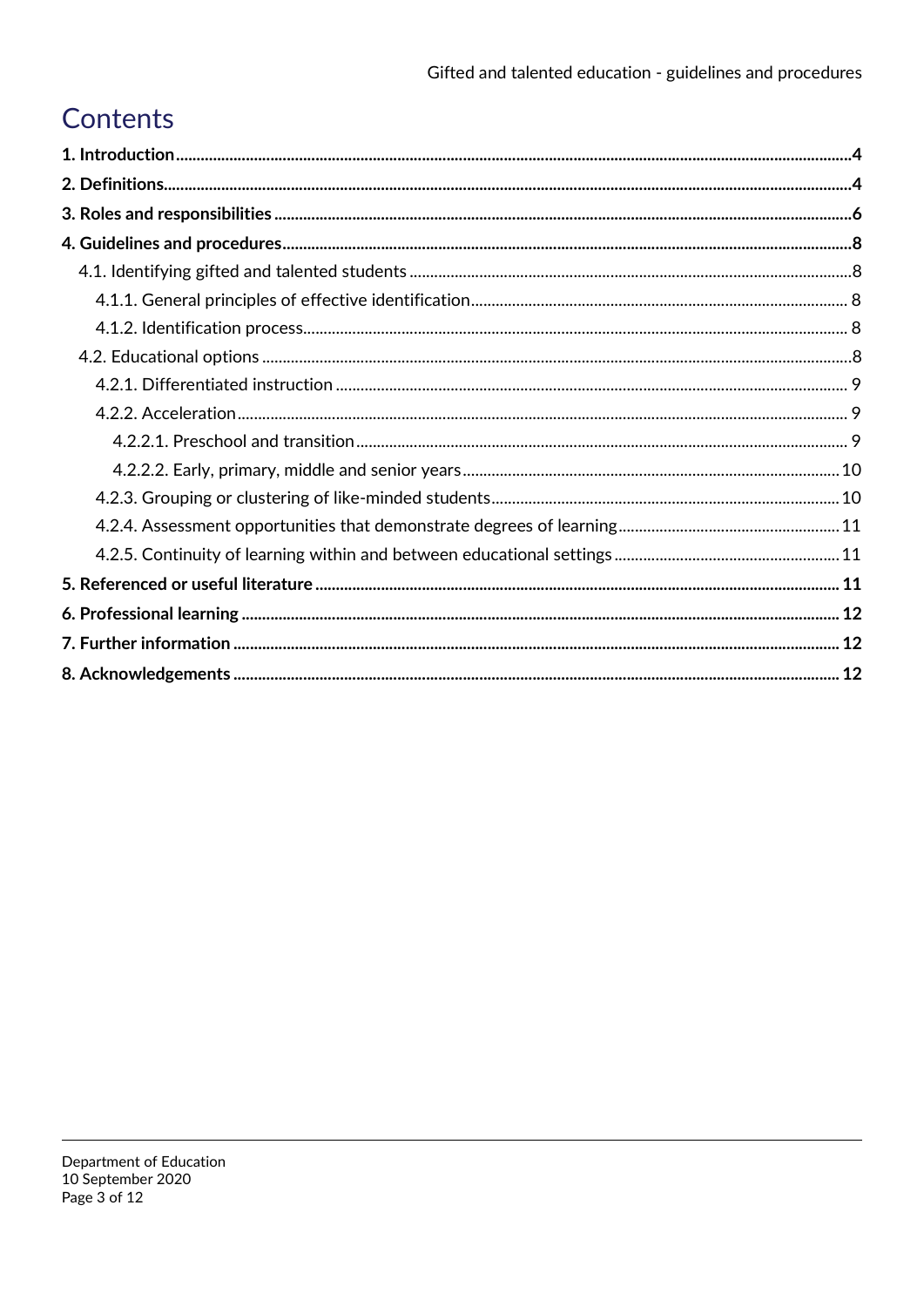This document should be read with the Gifted and talented education policy.

## 1. Introduction

The purpose of these guidelines is to ensure that schools clearly understand the procedures in identifying gifted and talented students and implementing appropriate educational programs for them.

Identifying gifted and talented students should be based upon their intellectual and personality traits, observations and evidence of their learning and performance, and conversations with their parents and communities. The positive interaction between individuals and their learning environments is a strong factor in the development of gifted behaviours. Schools must identify and provide conditions that enable and encourage gifted and talented behaviours.

## 2. Definitions

Gifted and Talented students –are those students who have an exceptional ability to reason, learn, think and perform in comparison to their similar age peer groups.

Gagne's Differentiated Model of Giftedness and Talent distinguishes between outstanding potential – 'giftedness' and outstanding performance or 'talent'. The purpose of gifted and talented programs in schools is to turn outstanding potential into high level performance.

Indigenous students may be gifted in ways which are not readily recognised by classroom teachers. Schools may need to undertake community consultation to identify and develop programs for gifted and talented students from different cultural backgrounds.

Table 1 describes the intellectual and personality traits of gifted and talented children.

Department of Education 10 September 2020 Page 4 of 12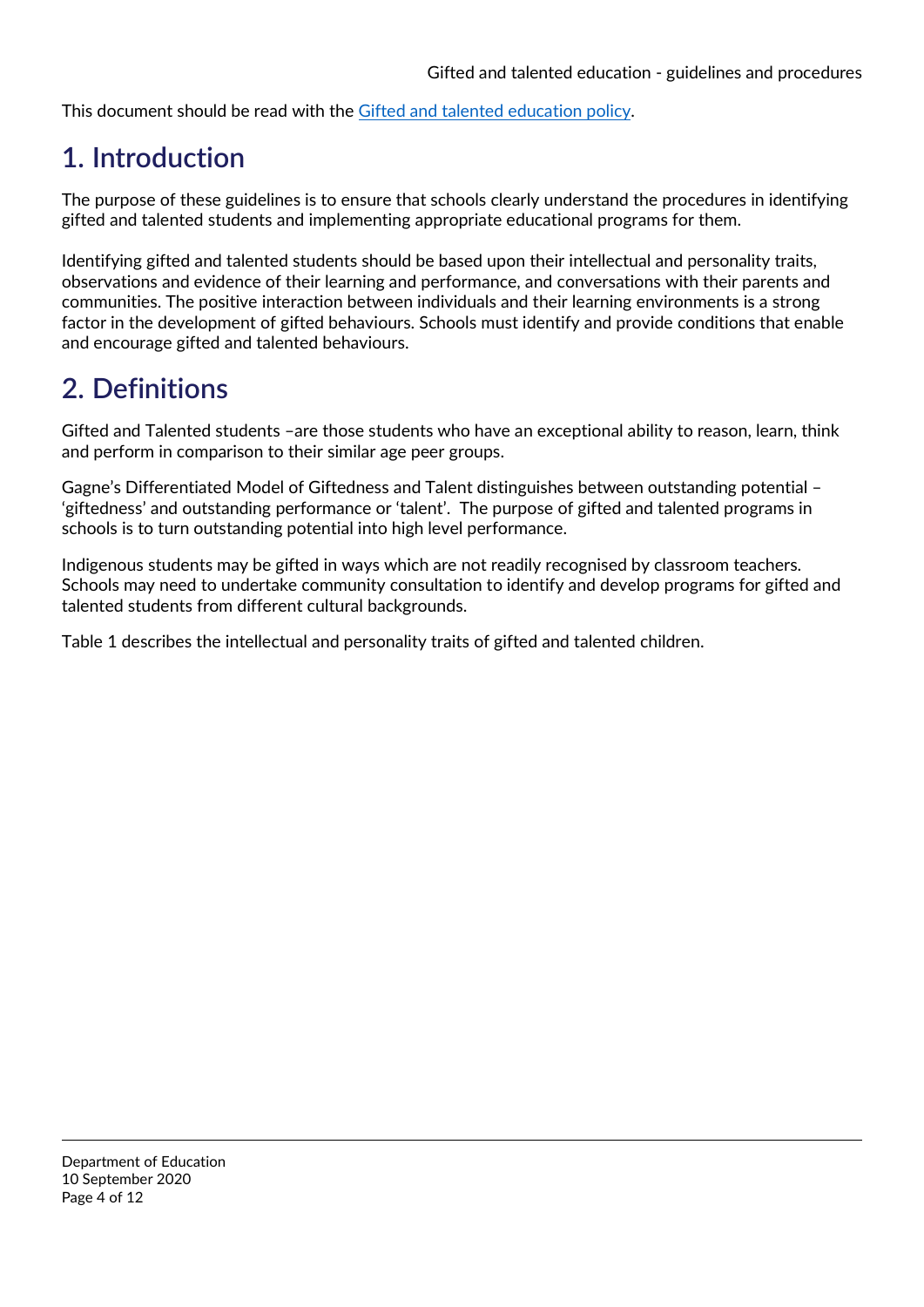| Intellectual traits of gifted and talented children | Personality traits of gifted and talented children |  |
|-----------------------------------------------------|----------------------------------------------------|--|
| Exceptional reasoning ability                       | Insightful                                         |  |
| Intellectual curiosity                              | Need to understand                                 |  |
| Rapid learning rate                                 | Need for mental stimulation                        |  |
| Facility for abstraction                            | Perfectionism                                      |  |
| Complex thought processes                           | Need for precision/logic                           |  |
| Vivid imagination                                   | Excellent sense of humour                          |  |
| Early moral concern                                 | Sensitivity/empathy                                |  |
| Passion for learning                                | Intensity                                          |  |
| Powers of concentration                             | Perseverance                                       |  |
| Analytical thinking                                 | Acute self-awareness                               |  |
| Divergent thinking/creativity                       | Nonconformity                                      |  |
| Keen sense of justice                               | Questioning rules/authority                        |  |
| Capacity for reflection                             | Tendency to introversion                           |  |

Table 1: Intellectual and personality traits of gifted and talented children

Learning dispositions – the learning dispositions of gifted and talented students include skills such as critical and creative thinking and reflection and persistence, which are necessary to meet the ongoing challenges of enriched learning.

Effective learning environments – are those where the learning opportunities are clearly differentiated to meet the needs of gifted and talented students.

Educational options – identified educational options provide continuous access to appropriate educational programs that support the development of gifted behaviours during the formal years of schooling.

Acceleration – refers to the practice of presenting learning opportunities earlier or at a faster pace. There are many ways to accelerate the curriculum. These options offer the flexibility needed to help meet the individual needs of gifted and talented students.

Appropriate assessments – are standardized comprehensive intellectual assessments administered by a psychologist.

Twice Exceptional (2e) students – are gifted and talented students with a learning disability.

Table 2 describes the characteristics of 2e students.

Department of Education 10 September 2020 Page 5 of 12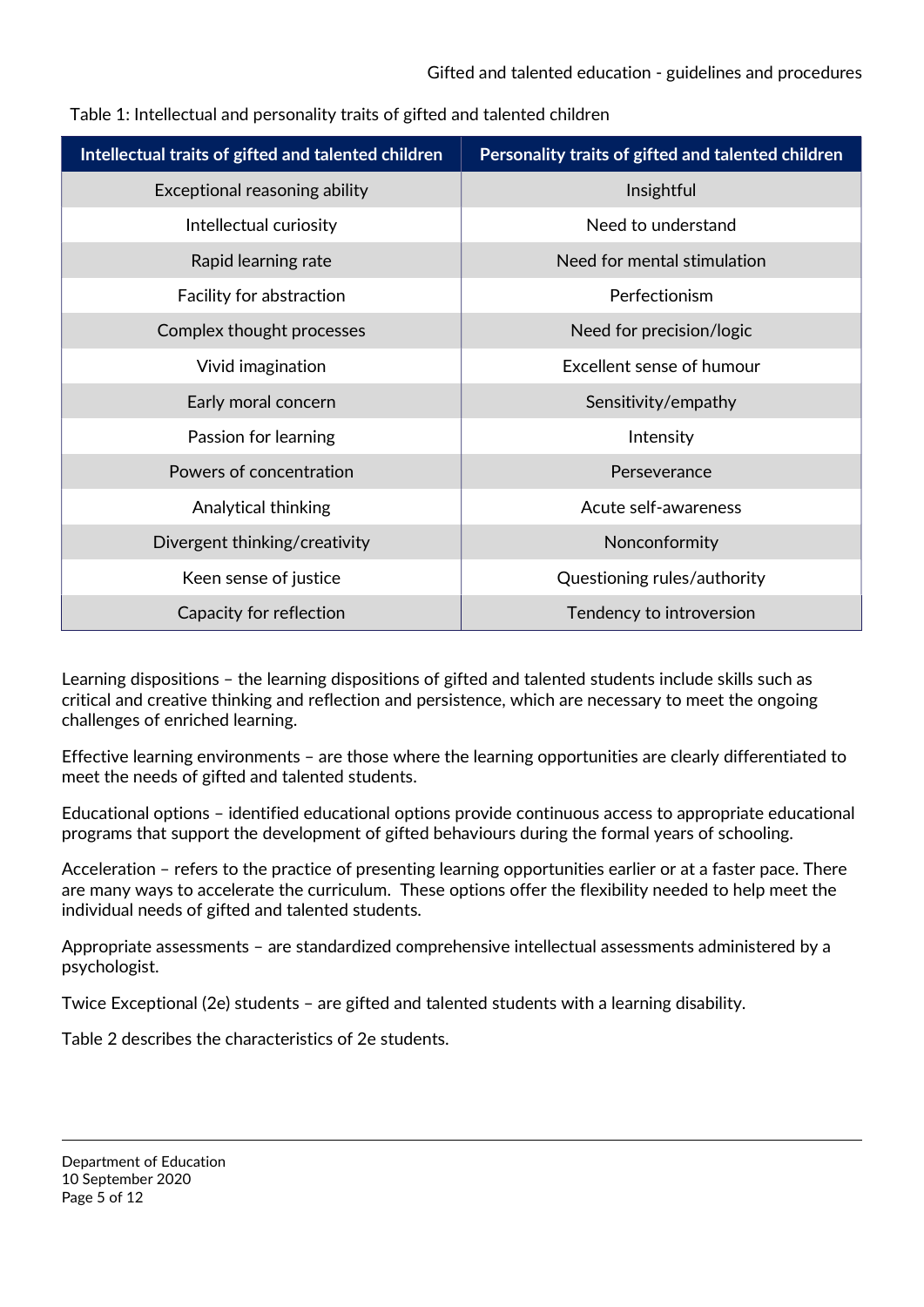#### Table 2: 2e Characteristics

| <b>Strengths</b>                                                       | <b>Challenges</b>                                                |  |
|------------------------------------------------------------------------|------------------------------------------------------------------|--|
| Is creative, innovative                                                | Has poor social skills                                           |  |
| Is a 'big picture' thinker                                             | Doesn't 'fit in'                                                 |  |
| Has advanced problem-solving abilities                                 | Is stubborn                                                      |  |
| Is insightful                                                          | Is emotionally intense                                           |  |
| Has in-depth interests                                                 | Is anxious                                                       |  |
| Is curious and inquisitive                                             | Is perfectionist                                                 |  |
| Is highly verbal                                                       | Is highly sensitive                                              |  |
| Is committed                                                           | Has uneven skills and abilities                                  |  |
| Is passionate and highly knowledgeable in areas<br>of special interest | Has difficulty paying attention, except in areas of<br>interests |  |
| Has unusual sense of humour                                            | Is disorganized, has poor study skills                           |  |

## 3. Roles and responsibilities

General Manager, Quality Teaching and Learning will:

- deploy and enable directorate resources to maximise gifted and talented student achievement
- oversee the effective implementation of gifted and talented policy and guidelines in schools.

Senior Director Education, School Improvement and Leadership will:

- tailor differentiated support to schools in conjunction with principals
- liaise with and broker services from Quality Teaching and Learning for professional learning for teachers in understanding, identifying and supporting gifted and talented students in the classroom.

Principals will:

- implement evidence based whole of school strategies to maximise gifted and talented student learning
- provide educational options that facilitate the steady progress of gifted and talented students over time
- provide high level guidance to teachers to help cater for gifted and talented students, including 2e students
- support teachers to engage in professional learning opportunities that enhance the effective teaching of gifted and talented students
- monitor the progress of gifted and talented students over time to evaluate the effectiveness of educational programs

Department of Education 10 September 2020 Page 6 of 12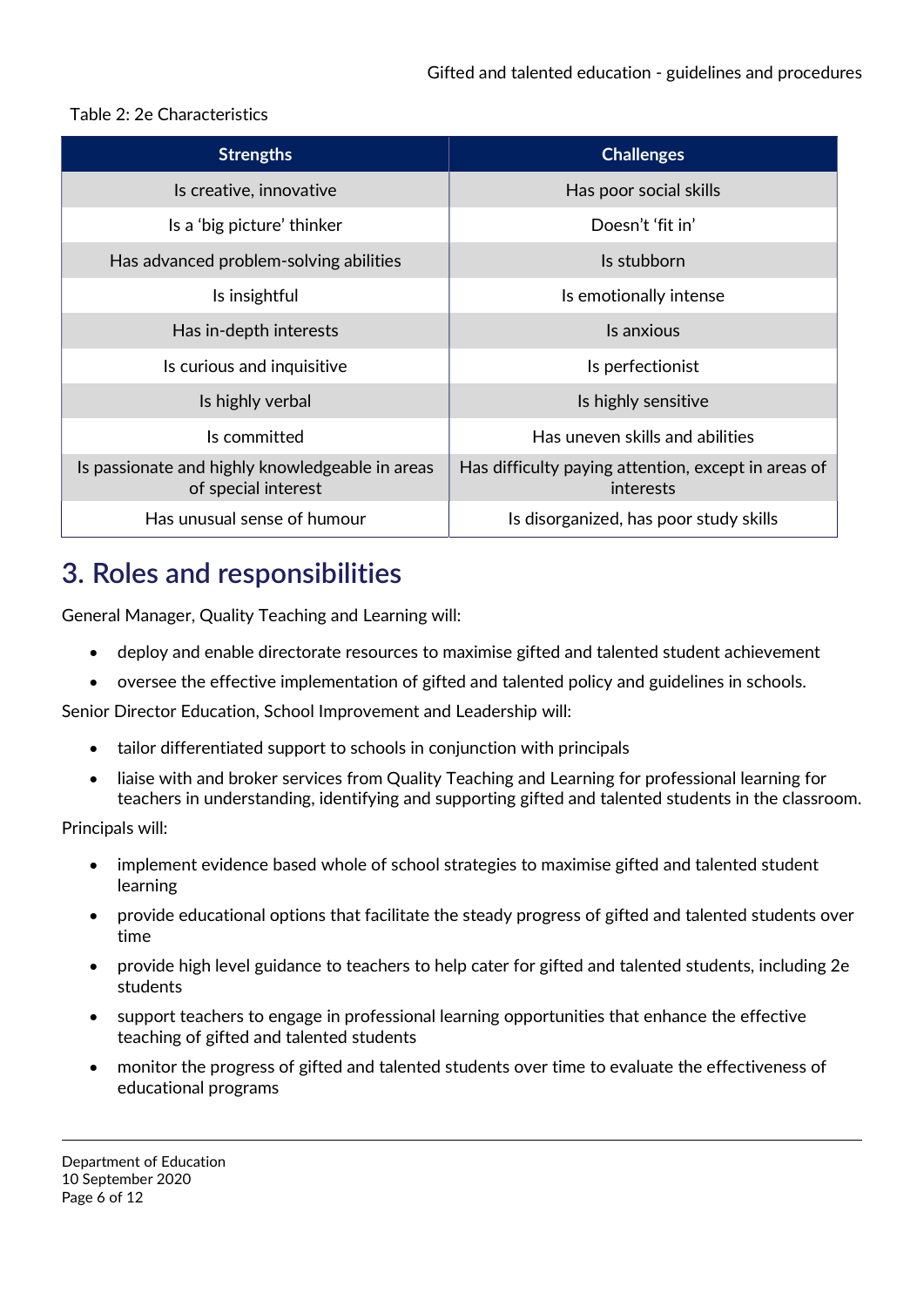provide their Senior Director Education, School Improvement and Leadership with relevant data, if requested, on the number of students identified as performing well above year level, students who have the potential but not performing to their potential, the differentiated programs offered for these students and outcomes achieved.

Teachers will:

- identify students who are performing, as well as those who have potential, at levels well above year level expectations. This will be done by collecting evidence of their learning and performance through a range of assessments, intellectual and personality traits and parental and community consultation.
- plan and implement educational programs that meet the needs of gifted and talented students, including the development of learning dispositions such as critical and creative thinking, reflection and persistence.
- develop Educational Adjustment Plans for gifted and talented students whose abilities are not able to be catered for within the regular classroom. This would include students who fall within the Highly Gifted category and Twice Exceptional students. This plan must be developed collaboratively with educators, the learner - where appropriate, parents/caregivers and other relevant professionals at least twice a year, with information entered into the Student Achievement Information System (SAIS).
- recognise talents in fields other than academic disciplines and direct students and parents to the appropriate facilities to develop these talents.

Quality Teaching and Learning will:

- ensure that the needs of gifted and talented students are incorporated into system planning, programs and initiatives
- support networks through the provision of information and professional learning about the education of gifted and talented students
- communicate to schools their responsibilities regarding the the Gifted and talented education policy
- support schools in establishing gifted and talented programs.

Student Wellbeing and Inclusion will:

- support schools in their decision making regarding the acceleration of gifted and talented students
- provide appropriate assessment, if necessary, for year level acceleration or in developing Education Adjustment Plans
- support schools with educational planning for gifted students when special educational or wellbeing issues impact upon their educational progress
- liaise with the QTL staff and relevant regional officers to receive expert advice on curriculum differentiation for 2e students.

Teaching and Learning Gifted and Talented officer will:

- collaborate with schools regarding teacher professional learning
- assist schools to clarify their responsibilities regarding the Gifted and talented education policy.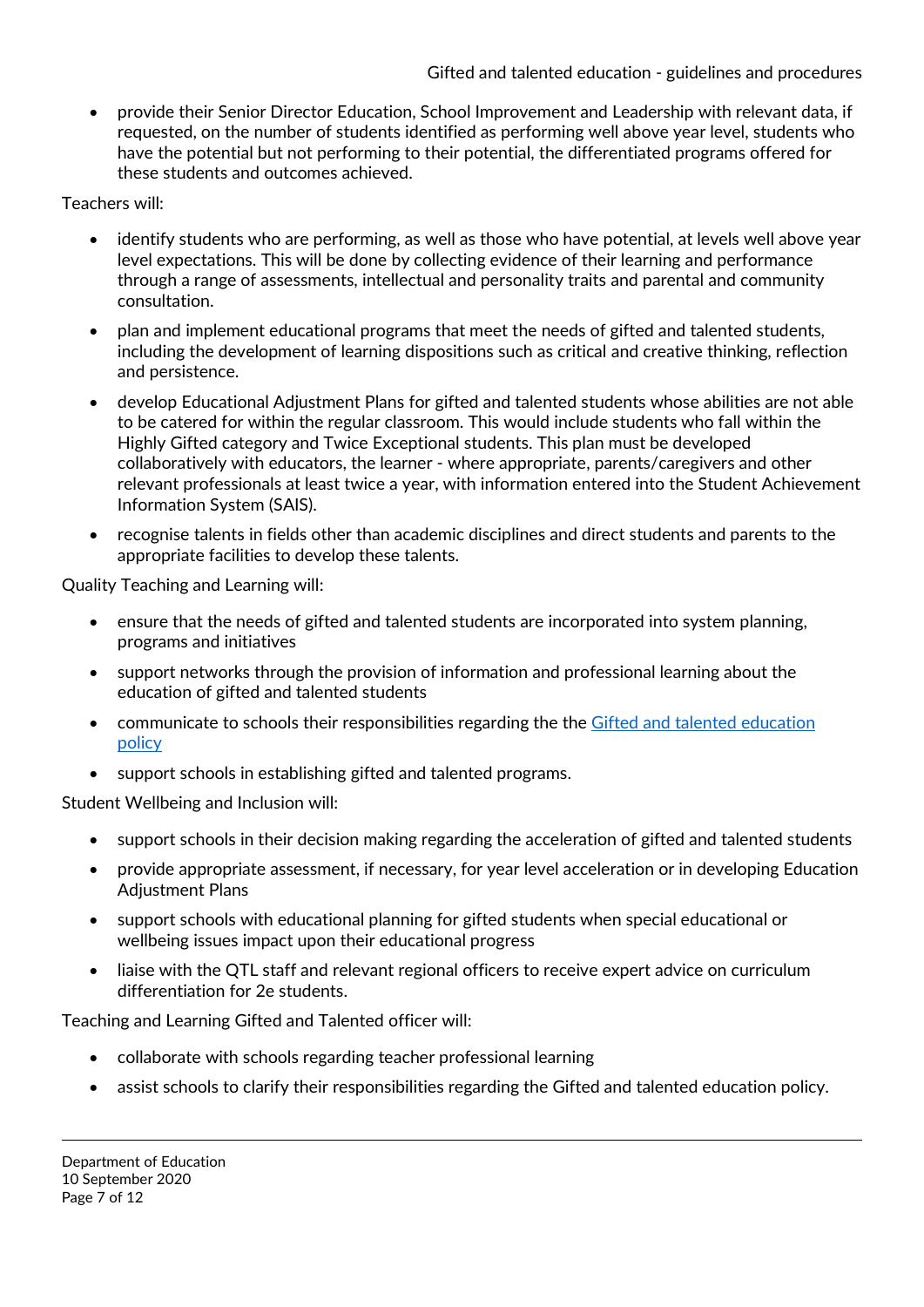# 4. Guidelines and procedures

### 4.1. Identifying gifted and talented students

It is important to identify gifted and talented students to provide appropriate learning opportunities that suit their learning needs. Identification should be an ongoing process to be collectively contributed to by parents, a school and the community. Identification and effective educational provision depend on a broad range of quantitative and qualitative identification measures.

#### 4.1.1. General principles of effective identification

An effective identification process in gifted and talented education should:

- be based on broad conception of giftedness
- begin as early as possible on a student's enrolment in school
- be flexible and continuous
- utilise multiple forms of identification
- highlight indicators of underachievement, influencing students' current educational performance
- be appropriate to the school context and the phase of schooling.

#### 4.1.2. Identification process

The following points need to be considered when identifying gifted and talented students.

- Giftedness encompasses many dimensions such as innate abilities, personality traits and environmental influences. Therefore, measures that go beyond purely academic achievement need to be used in order to identify students whose abilities are not indicated by tests and school performance.
- Giftedness is always culturally defined. Therefore, schools may need the assistance of their school councils, parents or community groups to define, identify and cater for giftedness in particular contexts.
- Identification should include subjective and objective measures such as rating scales, checklists, nominations, standardised cognitive assessments, National Assessment Programs, student achievement data, school-based assessments, school reports and portfolios of student work.
- Data about learning dispositions may be obtained from school reports, gifted and talented checklists, student interviews and/or observational records.
- Identification must be ongoing and continuous, so as not to discount anyone whose giftedness may not be evident at first.

### 4.2. Educational options

Educational options include:

- provision of differentiated instruction in regular classrooms
- provision of extension and enrichment in other learning environments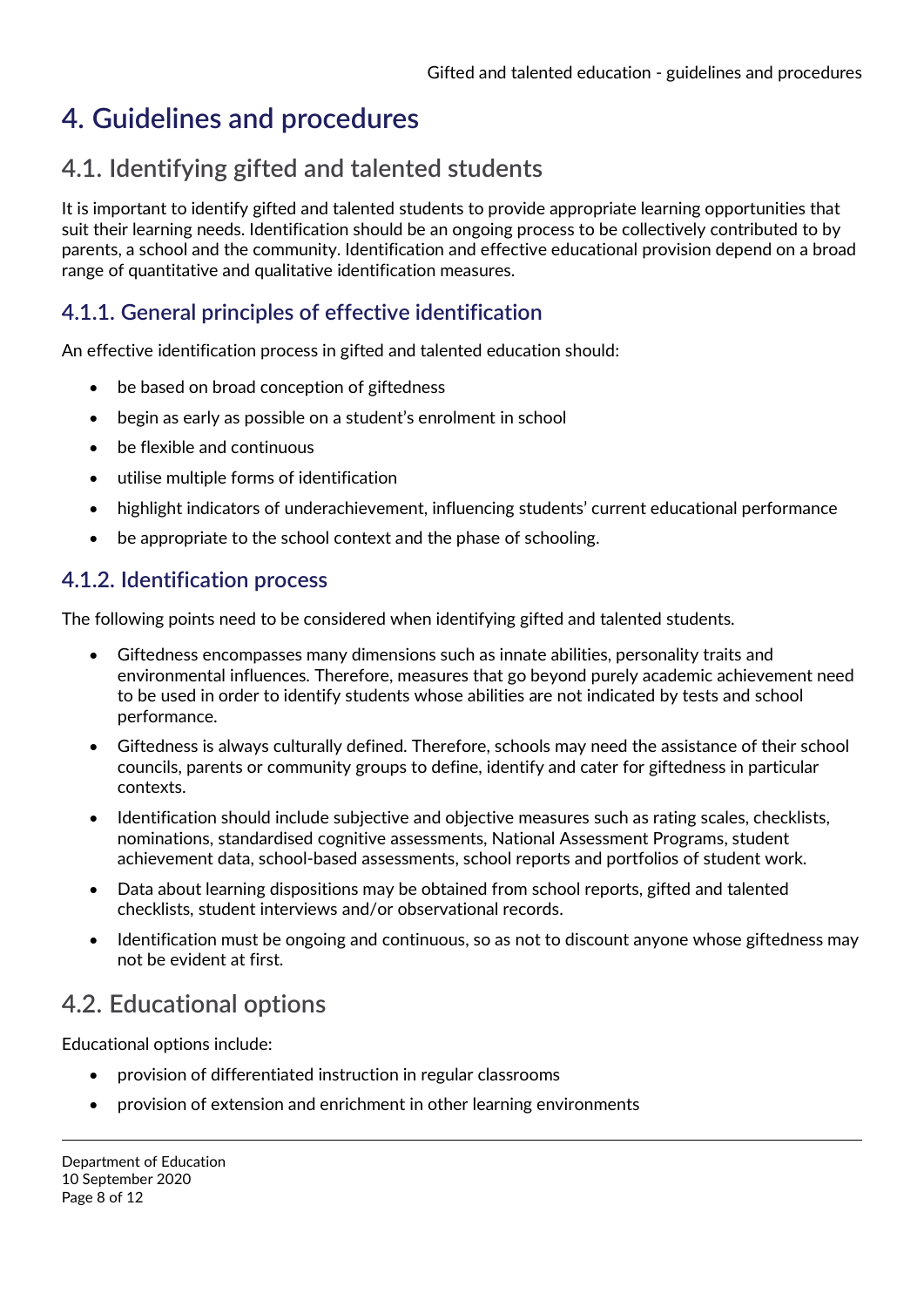- project based learning
- acceleration
- grouping or clustering of like-minded students
- assessment opportunities that allow demonstration of learning,
- continuity of learning within and between educational settings and beyond to employment and civil life.

#### 4.2.1. Differentiated instruction

Differentiation is an approach to teaching that advocates active planning for student differences in the classroom. Curriculum models such as Williams, Bloom's and Maker are good reference points for teachers to differentiate for gifted and talented students.

Planning and instructional practices in differentiated curriculum should:

- provide opportunities for gifted and talented students to learn at a faster pace, requiring less time on basics and revision, and more on finding solving and acting on problems more readily and manipulating abstract ideas and making connections
- offer a variety of entry points for students who differ in abilities, knowledge and skills
- offer different approaches to what students learn content, how students learn process, and how students demonstrate what they have learned – product
- provide appropriate physical and emotional settings in the classroom environment differentiation
- be flexible and allow students to move in and out of groups based on students' instructional needs
- allow students to choose, with the teacher's guidance, ways to learn and how to demonstrate what they have learned.

#### 4.2.2. Acceleration

Acceleration can occur in several ways.

- Subject acceleration within the same class, to another class, to a streamed class for one or more subjects or to another year level for one or more subjects.
- Year level acceleration advancement to a higher grade or year level for all subjects.
- Concurrent enrolment two learning institutions are accessed at the same time by the student.
- Compacting where learning is compressed into a shorter time.

#### 4.2.2.1. Preschool and transition

There is no provision for early entry to Preschool and Transition. The holistic nurturing and enrichment of young gifted children can be provided in a variety of contexts such as home, playgroup and childcare. However, gifted students in Transition, who fall within the exceptionally or Profoundly Gifted categories may be considered for acceleration taking into consideration their social and emotional readiness.

Table 3 gives an indication of categories of giftedness. It is to be noted that different psychometric assessment tools classify giftedness differently.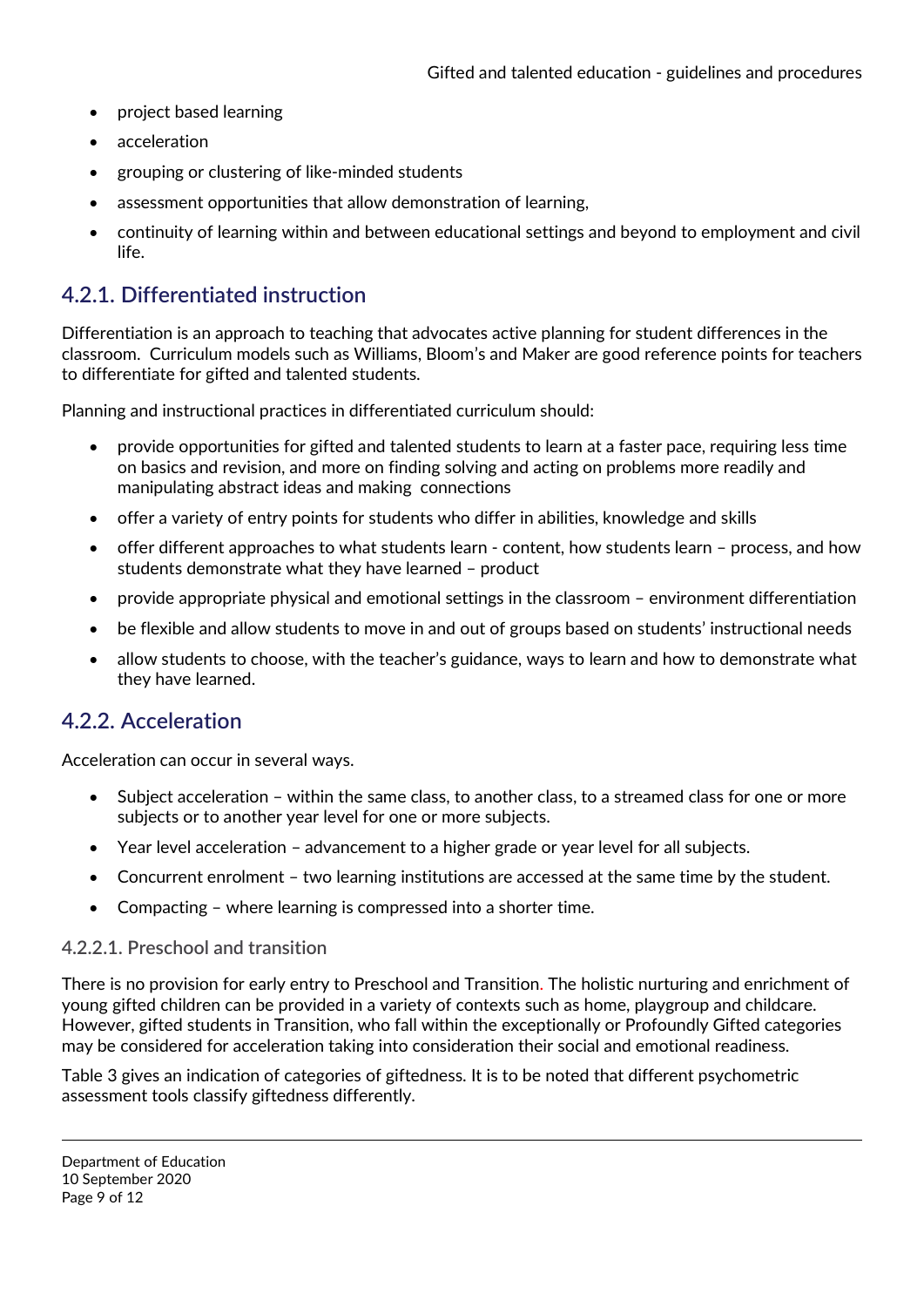| IQ and levels of giftedness, Feldhusen 1993 cited in Gross 2000 |          |                               |  |  |
|-----------------------------------------------------------------|----------|-------------------------------|--|--|
| Level of giftedness                                             | IQ range | Prevalence                    |  |  |
| Mildly                                                          | 115-129  | More than 1 in 40             |  |  |
| Moderately                                                      | 130-144  | 1 in 40 to 1 in 1000          |  |  |
| <b>Highly</b>                                                   | 145-159  | 1 in 1000 to 1 in 10,000      |  |  |
| Exceptionally                                                   | 160-179  | 1 in 10,000 to 1 in 1 million |  |  |
| Profoundly                                                      | $180+$   | Less than 1 in 1 million      |  |  |

#### Table 3: IQ and levels of giftedness

#### 4.2.2.2. Early, primary, middle and senior years

Acceleration of a gifted and talented student to a higher year level will be at the discretion of the principal who will ensure that:

- documented evidence about student suitability is gathered, based upon the International Guidelines on Suitability for Accelerated Progression
- collaboration has occurred between the school, parents and student
- year level acceleration is practical and feasible within the school organisation
- the Student Wellbeing and Inclusion division has been consulted for further advice and assessment regarding student suitability.

Where the student is deemed suitable for year level acceleration, there will be:

- an initial trial period
- a process for regular monitoring and review.

Where students are not considered suitable for year level acceleration, an alternative learning program should be developed.

#### 4.2.3. Grouping or clustering of like-minded students

These include, but are not limited to:

- full-time or part-time ability groupings
- specialised classes or groups
- clustering or grouping of like-minded students within one class
- challenging programs to pursue students' interests and passions
- individual programs.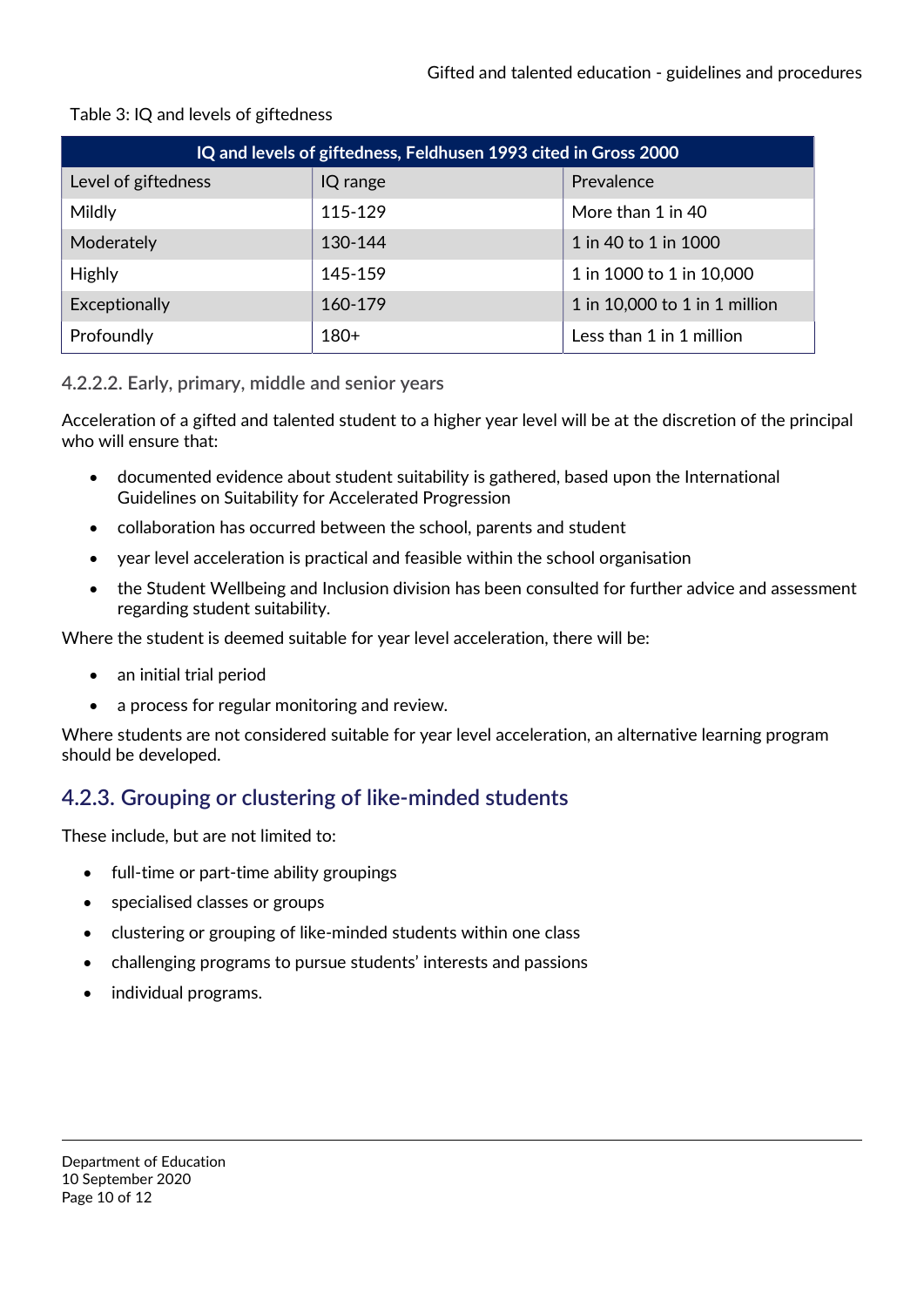#### 4.2.4. Assessment opportunities that demonstrate degrees of learning

The following are examples of assessment opportunities. These opportunities can be provided through, but not limited to:

- online environmental games such as Murder Under the Microscope
- Tournaments of Minds
- debating competitions
- sporting competitions
- performing/visual arts competitions
- Australian Maths Competition
- International Competitions and Assessments for Schools
- Plain English Speaking Competition
- United Nations Youth Association
- Titration competitions
- Young Territory Author Awards.

#### 4.2.5. Continuity of learning within and between educational settings

In addition to acceleration options, opportunities can be explored through:

- concurrent enrolment
- select entry into Students of High Performance classes
- select entry into Centres of Excellence programs for years 10 to 12
- mentoring programs.

### 5. Referenced or useful literature

- Five key principles of identification Richert, E.S. 1991. Rampant problems and promising practices in identification. In N. Colangelo & G.A. Davis - Eds, Handbook of gifted education - pp.81-96
- Silverman, L.K. 1993. A developmental model for counseling the gifted. In L.K
- Silverman –Ed. Counseling the gifted and talented pp. 51–78. Denver: Love Publishing Company
- Gross, M.U.M 2000. Issues in the cognitive development of exceptionally and profoundly gifted individuals. In K.A. Heller, F.J. Monks, R.J. Sternberg & R.F. Subotnik –Eds. International handbook of research and development of giftedness and talent - second edition, New York: Macmillan.
- Kennedy Diane M, Banks Rebecca S with Grandin Temple 2011. Bright Not Broken, Gifted Kinds, ADHD and Autism, Why Twice-Exceptional Children Are Stuck and How to Help Them; Jossey-Bass, A Wiley Imprint.